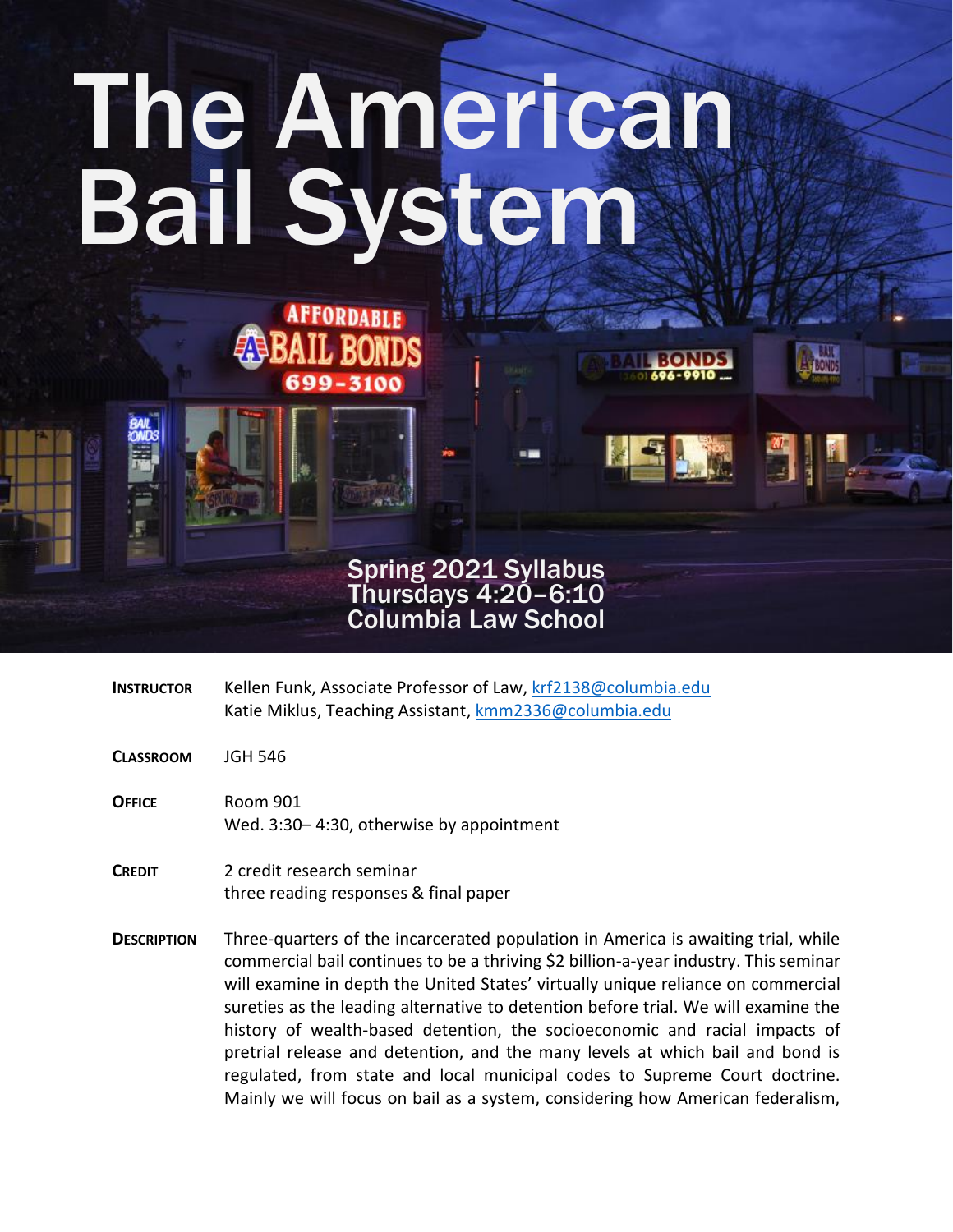legislation, law enforcement, commercial incentives, and charitable interventions combine to create day-to-day practices churning defendants through the criminal courts. Students are invited to range widely in their research papers and draw on methods from legal history, sociology and economics, moral philosophy, or blackletter doctrine.

Landmark reforms and high-profile litigations in the last half-decade have placed bail at the leading edge of access to justice, poverty law, and a host of constitutional issues relating to the rights of the criminally accused. The required readings aim to familiarize you with the universe of pretrial policy and potential bail reforms. As you hone in on a research topic, you should plan to read deeply the suggested readings that relate to your topic (and the sources they cite).

- **TEXTBOOK** No textbook is required for this course. All course materials will be posted to Courseworks or will be otherwise accessible online.
- **POLICIES** Grades are based on class participation (10%), three reading responses (40%), and a final paper (50%). Class participation is broadly defined and includes office hours and email conversations.

Reading responses consist of 2-page double-spaced (maximum) essays answering one (and only one) of the discussion questions listed for the week in the syllabus below. Reading responses are due (by e-mail to our TA) **at noon Wednesday before the class**for which they are assigned. You may choose your essay questions during a sign-up period on September 11.

The final project can take several forms, and may be completed individually or in collaboration with classmates:

- A paper of around 15 pages drawing on course materials and original research to provide a thoughtful analysis on any topic related to bail.
- An intensive data gathering project, such as interviewing commercial bail bondsmen or compiling bail mortgage data from real estate records.
- A statistical or empirical analysis. Large data sets have recently been made available for Harris County, Texas (Houston), Boulder County, Colorado, and the State of New Jersey.
- A regulatory comment or letter advising state or local policymakers.

A workshop on alternative final projects will be held the last week of February. Students should commit to a project or paper topic by **March 2**. The final project is due on **May 13**.

Each class consists of a recorded lecture that should be viewed at the outset of your preparation for the week's discussion, a set of required readings, suggested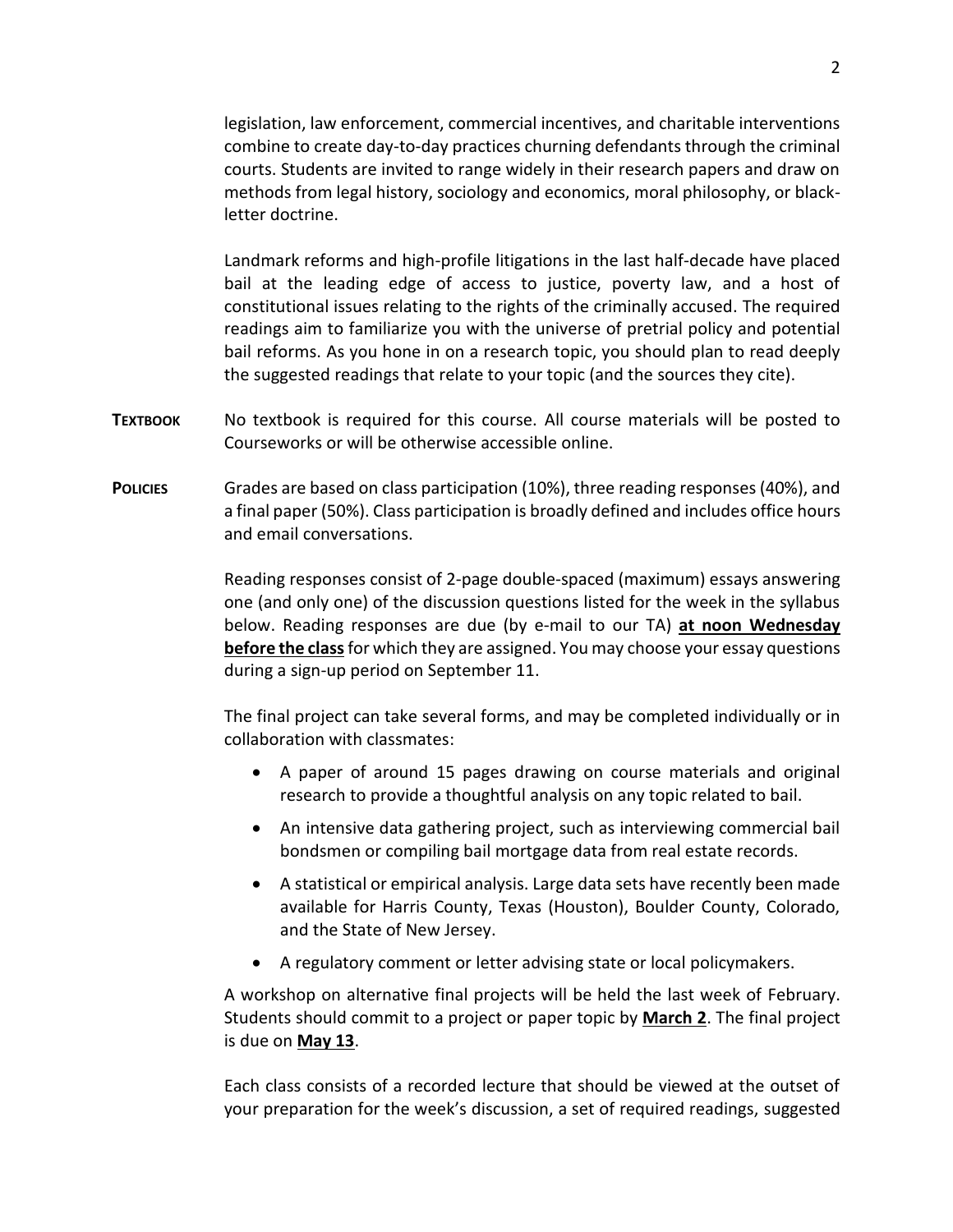readings for those interested in further research, and response questions for those writing essays for the week. Response essays will be circulated to the whole class on Wednesday evenings to facilitate class discussion the next day.

Please notify me and our teaching assistant of absences in advance when possible. All class sessions will be recorded and posted to Courseworks. Please do not distribute recordings in any way or form outside of class.

#### Jan 20 Introduction

**SUMMARY** No readings or lectures assigned for our first week. We'll open the class with a look at the bail system of Dallas County, currently the subject of a major case pending before the en banc Fifth Circuit.

## Jan. 27 Bailment in People and Wealth-Based Detention in U.S. History

**SUMMARY** We begin with the history of American bail, such as it is. Bruce Mann focuses on imprisonment for (civil) debt, but he helpfully describes the procedural structure that remains in place for criminal bail, including crucial distinctions between secured and unsecured bonds. Bail reformer Tim Schnacke offers an overview history of American bail, focusing in particular on the 1960s turning points.

> Our readings conclude with history in action as litigators deploy some of the materials we just read in legal argument before the Eleventh Circuit. *Walker* involved a class action challenge to the municipal pretrial system of Calhoun, Georgia. The plaintiffs contend that detaining misdemeanor defendants who cannot pay a prescheduled bail amount violates federal due process and equal protection guarantees. If you feel you need to know more of the legal history to assess the constitutional arguments, the Goebel and Gilfoyle supplemental readings are highly recommended.

**LECTURE** Bail Is Custody

**READINGS** Bruce Mann, *Republic of Debtors* (2010), Intro., Ch. 1, Ch. 3. Timothy R. Schnacke et al., *The History of Bail and Pretrial Release*, Pretrial Justice Institute (Sept. 2010). Brief for Amici Curiae American Bail Coalition, Ga. Assoc. of Professional

Bondsmen & Ga. Sheriffs' Assoc., *Walker v. City of Calhoun*, 2016 WL 3452938 (11th Cir. 2016).

Brief for Amici Curiae the Cato Institute, *Walker v. City of Calhoun*, 2016 WL 4364152 (11th Cir. 2016).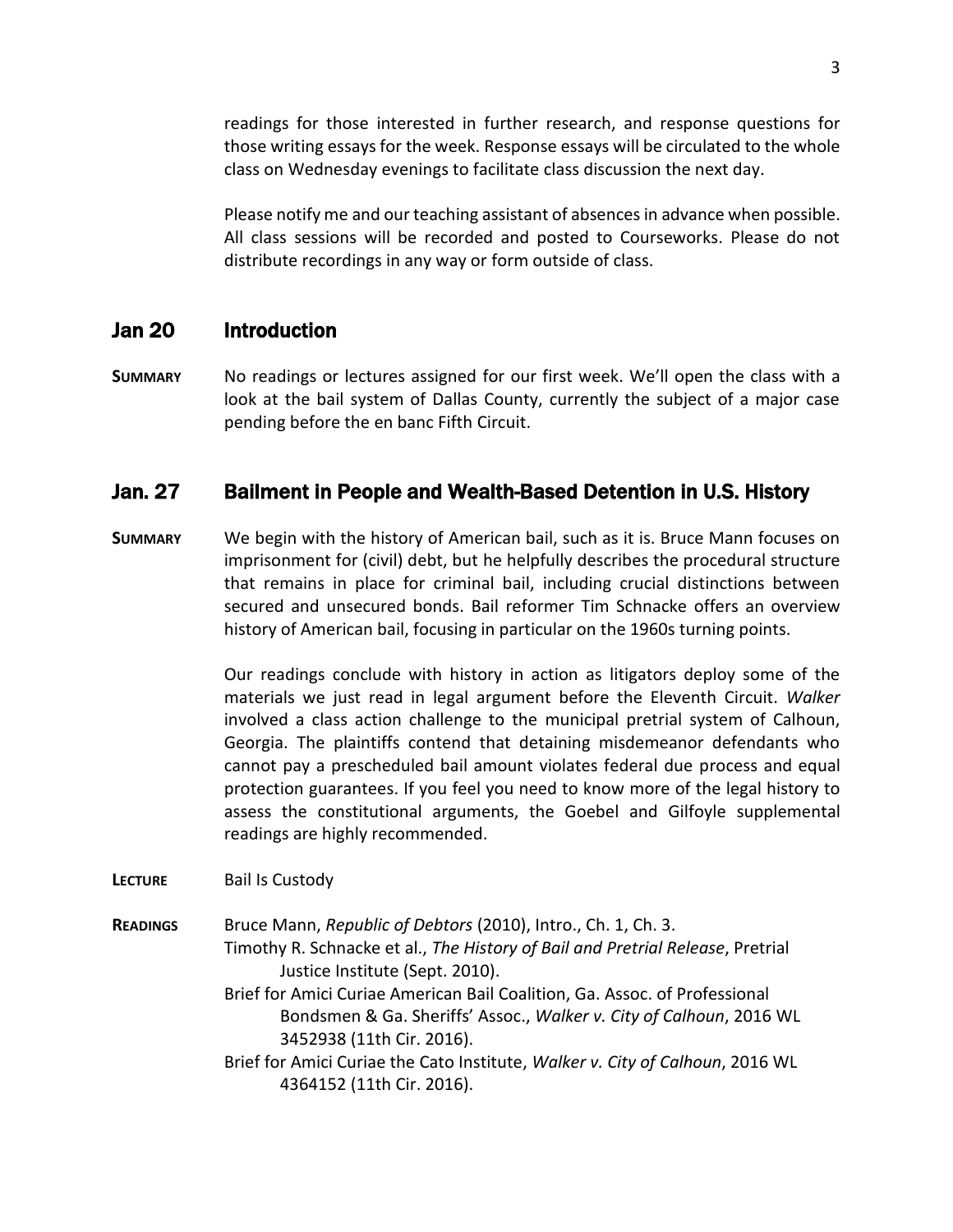- **QUESTIONS** 1) If you were offering a brief synopsis of the history of the American bail system—say to a judge, a law firm partner, or a family member—would you emphasize continuity or change over time? Are there stakes for reform in how you choose to frame the history?
	- 2) What role should history play in legal argument about the constitutionality of bail practices? Do our historical materials favor one side or the other in the Eleventh Circuit case?

# Feb. 3 Bailors and Bounty Hunters

**SUMMARY** Although Anglo-American bail regimes have relied on a surety system literally since time immemorial, *commercial* sureties—those who stand surety because they are tied to a bailee by payment rather than kinship—have a much more recent history. Most common law jurisdictions (and indeed, the entire civilian world) have consistently outlawed commercial surety systems. The first commercial sureties were authorized in the United States in 1898.

> In this class we will examine the world of the bondsman—a world constructed largely of state licensing and regulation. We will first look at the triangle formed by the bondsman, the state, and bond insurers. We will start in North Carolina, where the insurance lobby has had clear success in extracting favorable regulation. We then turn to the lived—if somewhat mythical—experience of bondsman exercising their powers granted by state law, as well as their struggles when the state strips those powers away (as New Jersey is currently attempting to do).

- **LECTURE** Bail Is Contractual
- **READINGS** *Bail Bondsmen and Runners*, N.C. GEN. STAT. ANN., Art. 71. Joe Killian, *Veteran NC Judges: State's Bail System is a "Scam," "Immoral," and in Need of "Massive Change,"* N.C. POL'Y WATCH, Apr. 4, 2018.
	- Shane Bauer, *Inside the Wild, Shadowy, and Highly Lucrative Bail Industry*, MOTHER JONES (May/June 2014).
	- First Amended Complaint, *Egana v. Blair's Bail Bonds*, Civil No. 17-5899 (E.D.La. Sep. 12, 2017).

DOG THE BOUNTY HUNTER, *Do Unto Others* (Season 3, Episode 2, aired Apr. 4, 2006).

- Comment of Mario Garza, President, Harris County Bondsmen Association, Harris County Commissioners Court, July 30, 2019.
- Lisa W. Foderaro, *New Jersey Alters Its Bail System and Upends Legal Landscape*, N.Y. TIMES, Feb. 6, 2017.
- Brent Johnson, *"Dog the Bounty Hunter" Sues Chris Christie*, NJ.COM, July 31, 2017.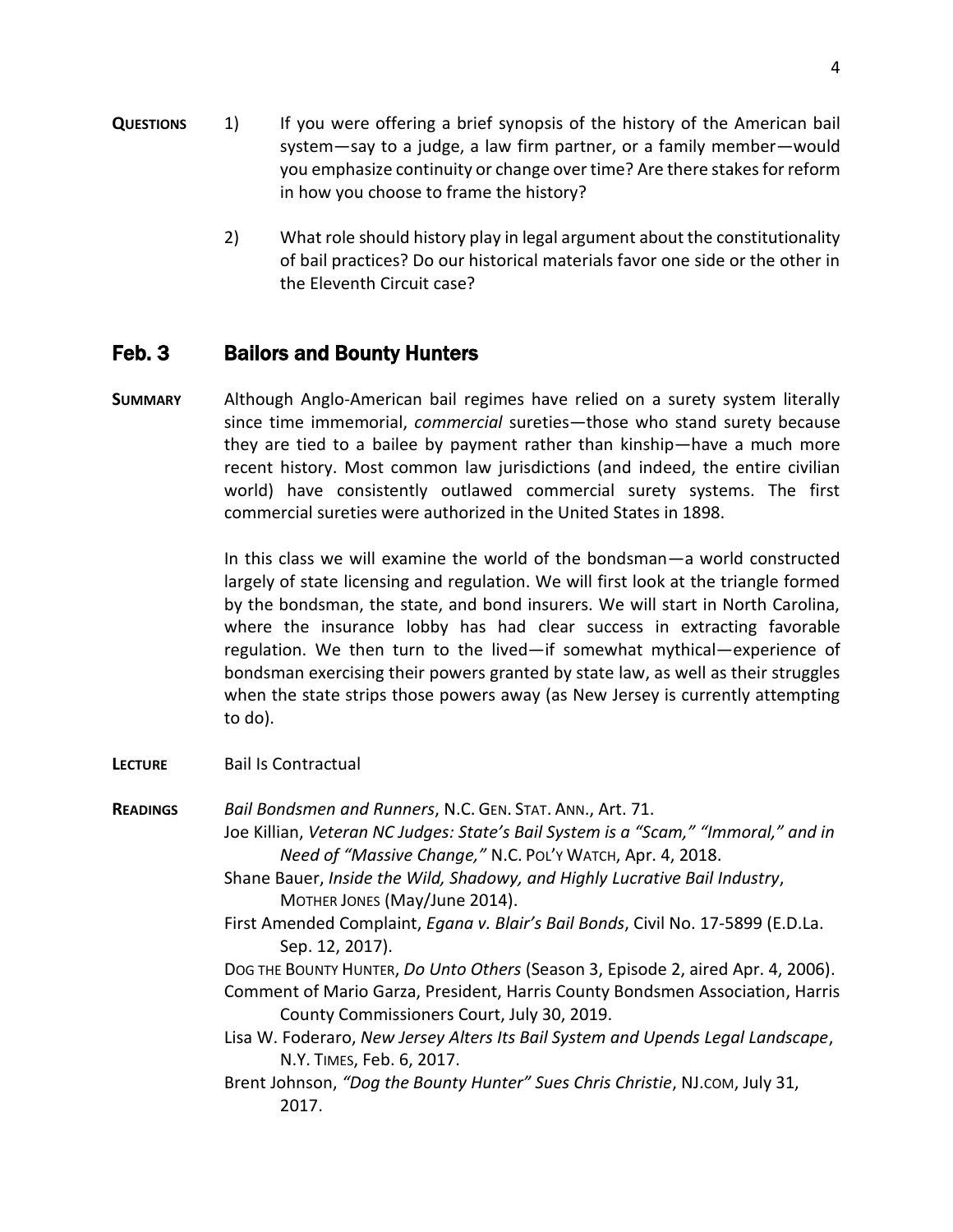2) Mr. Garza says of bail bonding, "This job is good for my soul." Can the system make room for a *good* (howsoever defined) bail bondsmen? Look up Yelp or Google reviews for your hometown bail bondsmen. What accounts for positive reviews?

## Feb. 10 Bailees

**SUMMARY** This week we turn from bailors to examine the experiences of bailees, those who are actually released from pretrial detention on bond. We start with an argument about bailees' rights to monitoring. On the one hand, the growth of public pretrial services programs may represent dramatic progress in the reform of money bail especially contrasted to the abusive practices of private bondsmen as detailed in the *Egana* litigation law week. But as you read, think about what problems these reforms may be introducing.

> Charitable bail funds are becoming increasingly popular, setting up an argument that formal popular constitutionalism scholarship should take account of how bail funds might actually change the meaning of core constitutional commitments. On this point we'll consider evidence from the Bronx Bail Fund, which has been enormously successful at appearance rates despite conscientiously minimal supervision. Note, however, that the Bronx fund is highly selective in choosing the relatively small number of cases in which it gets involved. Can the model be generalized?

- **LECTURE** Bail Is Conditional
- **READINGS** Samuel Wiseman, *Pretrial Detention and the Right to be Monitored*, 123 YALE L.J. 1118 (2014).

Complaint, *Holland v. Rosen*, Civil No. 17-4317 (D.N.J. June 14, 2017), *pre. inj. denied*, Sep. 21, 2017, *affirmed*, July 9, 2018.

- Jocelyn Simonson, *Bail Nullification*, 115 MICH. L. REV. 58 (2017).
- Alan Feuer, *Bronx Charity Founder Wants to Pay Bail for Poor Defendants Nationwide*, N.Y. TIMES, Nov. 13, 2017.

Kristin Toussaint, *The Controversy Over How the Minnesota Freedom Fund Is Spending Its Donations, Explained*, FAST COMPANY, June 18, 2020.

Dara Lind, "Defendant Shall Not Attend Protests": In Portland, Getting Out of Jail *Requires Relinquishing Constitutional Rights*, PROPUBLICA, July 28, 2020.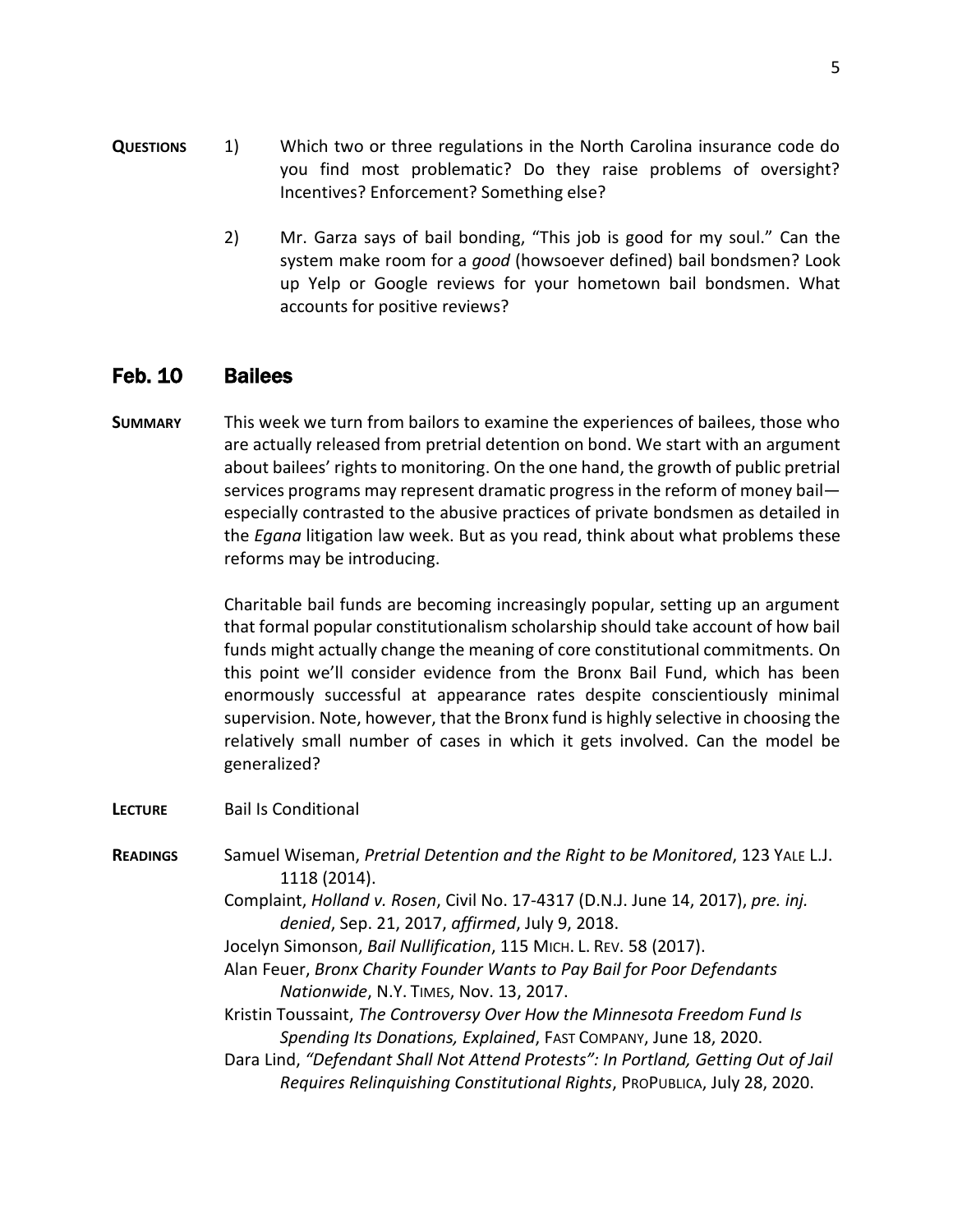Madison Alder, *Legal Scholars Skeptical of Court-Ordered Defendant Vaccination*, BLOOMBERG LAW NEWS, Aug. 8, 2021.

- **QUESTIONS** 1) Is pretrial monitoring best thought of as a *right* or as another kind of surveilled *detention*? Even if the latter, is private surveillance (with all the potential costs and data harvesting that entails) better, or more libertyprotecting, than government surveillance?
	- 2) Recall from *Egana* last week that the bondsmen imposed (through contract) conditions the court itself did not see the need to order. Is that bail nullification? Can you distinguish between Professor Simonson's reform-oriented popular constitutionalism and the consistent and widespread acquiescence with the bail industry's practices over time?

# Feb. 17 Stakeholders

**SUMMARY** For most of legal history, crime was a personal wrong with social implications, and victims had a large role in prosecuting crime and seeking restoration (such as it was) through the criminal process. Modern American criminal law was premised on the idea that crime was purely a social wrong with social remedies. Today, bail reform is often presented as having to satisfy a series of "stakeholders" in the criminal justice system, which may or may not include victims, police departments and prosecutors, commercial bondsmen, judges, local officials and other representatives of "the community."

> In this class we will range widely across these interests. Who are the stakeholders in the American bail system, what do they want, and what languages appeal to them? Some movements speak in theologies of redemption while others offer proposals of economic efficiency. Pay attention to where the fissures might lie between proponents of progressive reform. This class also gives us an opportunity to dive deep into the possibilities and problems of reforming bail in California. We will hear from an appellate litigator about recent case law on habeas and bail.

**LECTURE** Bail Is a Narrative

**GUEST ROSE MISHAAN, LAW OFFICES OF MARSANNE WEESE, SAN FRANCISCO**

**READINGS** California Constitution, Article I, Section 28. Sophie Quinton, *Marsy's Law Protections for Crime Victims Sound Great, but Could Cause Problems*, PEW RESEARCH, Oct. 12, 2018. Paul G. Cassell, *Crime Victims' Rights*, in ACAD. FOR JUSTICE: REP. ON SCHOLARSHIP (2017).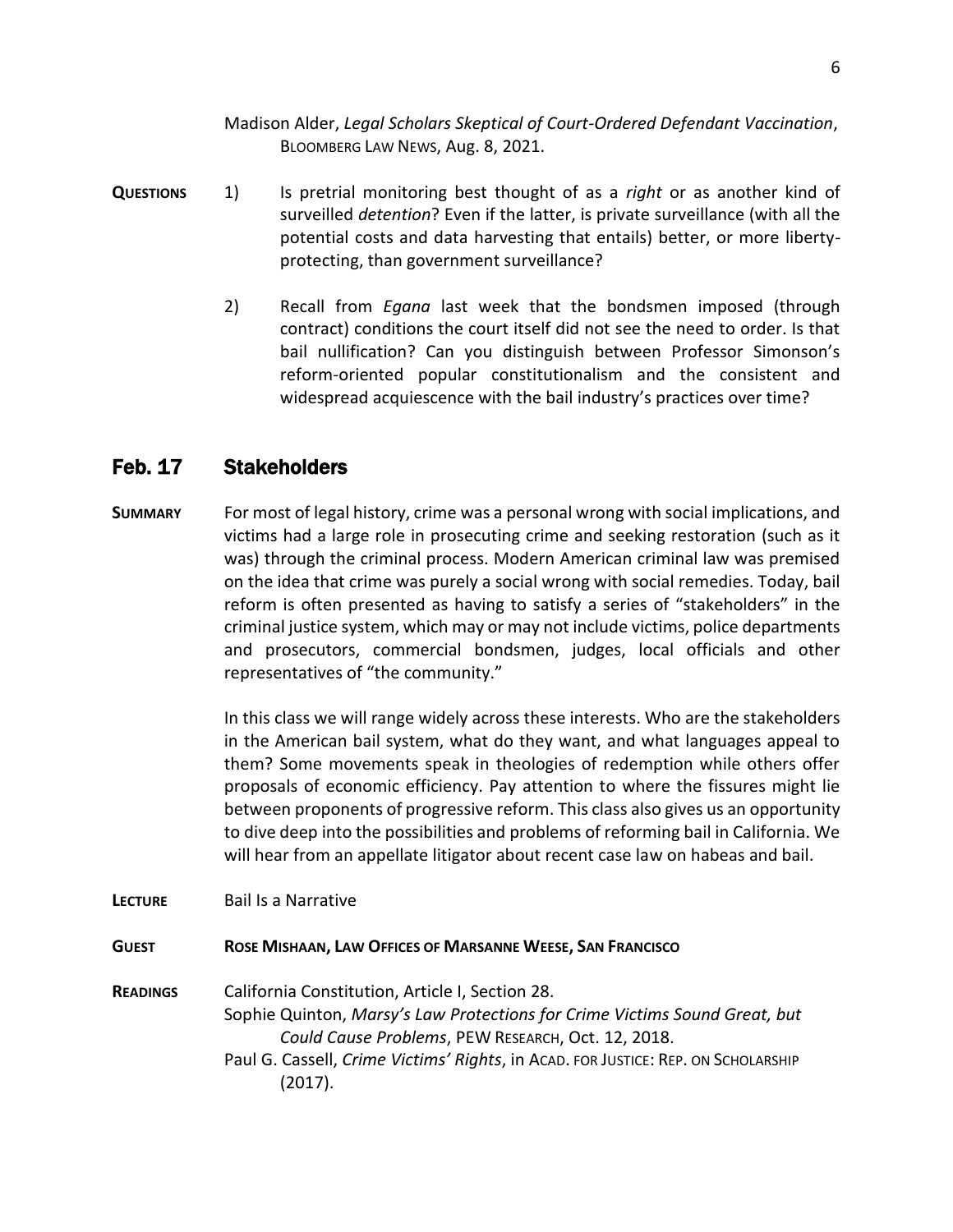- John F. Duffy & Richard M. Hynes, *Asymmetric Subsidies and the Bail Crisis* (forthcoming).
- Danielle Sered, UNTIL WE RECKON: VIOLENCE, MASS INCARCERATION, AND A ROAD TO REPAIR (2019), ch. 1.
- Survivors' Statements, The Abolition Organizing Toolkit, CRITICAL RESISTANCE 98– 102 (2012).
- **QUESTIONS** 1) What are the tensions between valuing victim participation in pretrial proceedings and what you understand to be the other goals served by the pretrial process? Are you inclined to involve victims more, or less, because of these tensions?
	- 2) Abolitionist proposals tend to run on parallel tracks: Some focus on abolishing cash bail or pretrial detention, while others focus on abolishing the post-conviction "punishment bureaucracy." Are the two movements compatible? Do alternatives to incarceration require some kind of custodial backdrop to make an alternative regime workable?

# Feb. 24 Detainees

- **SUMMARY** From bailees—those released on bond—we turn to detainees—those unable to make bond. We start with the case of Sandra Bland (well worth reading up on if you weren't aware of the case as it was unfolding in 2015) to remind ourselves of the very high and very personal stakes of pretrial detention for failure to pay bail. The bulk of our reading is much more impersonal—but important. There has been an explosion in sociological literature in the past two years documenting the effects of pretrial detention on case outcomes, future criminal activity, and quality of life for criminal defendants and their dependents. These studies are becoming key evidence in legislative hearings and litigation against secured money bail systems. You're welcome to read them all, particularly if you have a background in statistics or sociology, but you are required to read only one in depth. One can't conduct a truly randomized experiment on a prison population (that would be an incredible violation of equal protection!), so how have these authors thought their way around that problem? Can any of them really make a strong causal claim about the effects of pretrial detention? How should that shape the course of reform?
- **LECTURE** Bail Is Leverage
- **GUESTS Dot Weldon, New York County Defender Services; Nicandro Iannucci, Queens Defenders**
- **READINGS** Margaret Talbot, *Watching Sandra Bland*, NEW YORKER, July 29, 2015.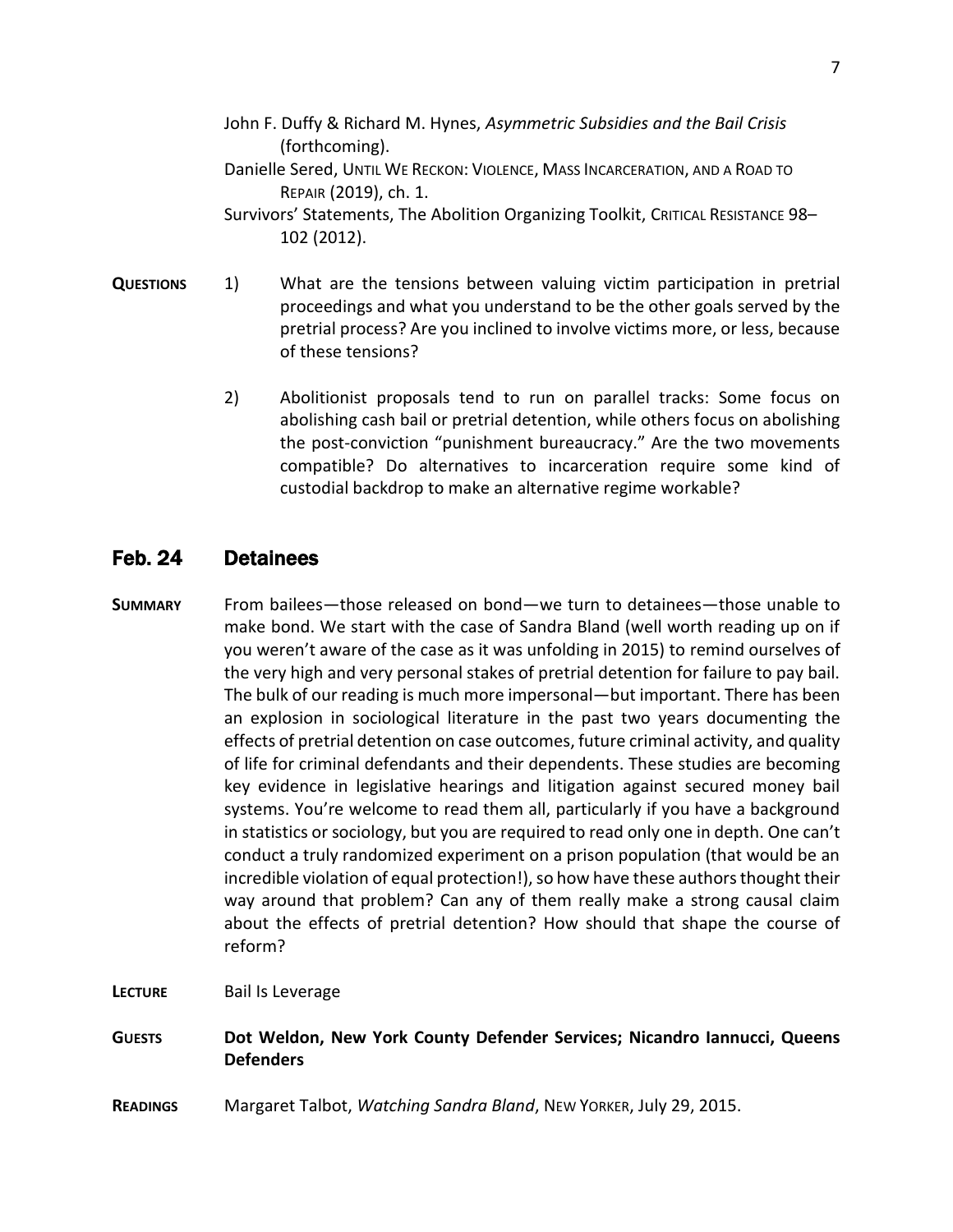U.S. Dep't of Justice, U.S. Att'y for S.D.N.Y., *Report on the New York City Dep't of Corr. Jails on Rikers Island* (Aug. 4, 2014).

*One* of:

- David Arnold, Will Dobbie & Peter Hull, *Measuring Discrimination in Bail Decisions*, HKS Working Paper No. RWP20-014, Univ. of Chi. (Apr. 22, 2020).
- Paul S. Heaton, Sandra G. Mayson & Megan T. Stevenson, *The Downstream Consequences of Misdemeanor Pretrial Detention*, 69 Stan. L. Rev. 711 (2017).
- Arpit Gupta, Christopher Hansman & Ethan Frenchman, *The Heavy Costs of High Bail: Evidence from Judge Randomization*, 45 J. OF LEG. STUDIES 471 (2016).
- Megan Stevenson, *Distortion of Justice: How the Inability to Pay Bail Affects Case Outcomes* (Working Paper, Univ. of Pa., Nov. 2016).
- Emily Leslie and Nolan G. Pope, *The Unintended Impact of Pretrial Detention on Case Outcomes: Evidence from New York City Arraignment.* 60 J. of L. & ECON. 529–57 (2017).
- Will Dobbie, Jacob Goldin & Crystal S. Yang, *The Effects of Pretrial Detention on Conviction, Future Crime, and Employment: Evidence from Randomly Assigned Judges*, 108 AM. ECON. REV. 201 (2018).
- **QUESTIONS** For response papers this week, review one of the sociology papers (coordinate with our teaching assistant, so we don't have six reviews of the same piece). Provide a synopsis of the jurisdiction, timeframe, and number of cases in the study. What are the main findings and key takeaways in terms of percentages and statistics? How (briefly) does the study arrange its methods to make causal claims? What can these studies do for us that, say, reporting on the Sandra Bland case can't do?

#### Mar. 3 Bail Schedules & Hearings

**SUMMARY** Bob Bone once observed in the *Columbia Law Review* that "[e]ach generation of procedure reformers, it seems, diagnoses the malady and proposes a cure only to have the succeeding generation's diagnosis treat the cure as a cause of the malady." We will see that cycle this week as we consider bail schedules and hearings, by far the dominant apparatus for making bail determinations in the majority of American jurisdictions. Bail schedules were at one time the leading edge of progressive reform, promising to discipline wildly variant (and racially discriminatory) bail settings that had been left to judicial discretion. A formalized hearing to determine probable cause and set bail arose as one of the last great criminal due process rights to be established despite the retrenchment of the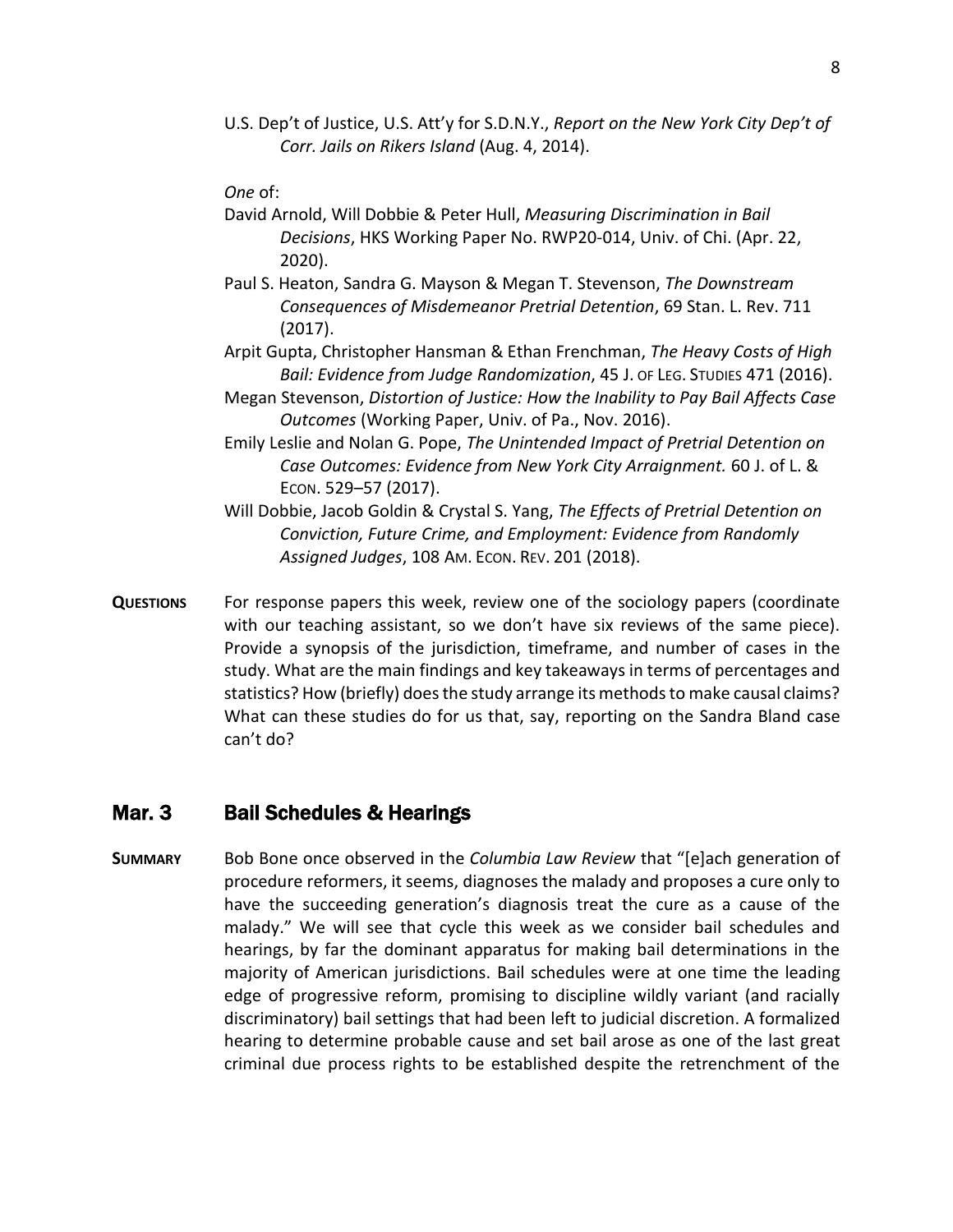Burger Court. So we will ask why—culturally, legally, economically—have bail schedules and hearings become the new malady?

Our study will land us squarely in Harris County, Texas, home to the City of Houston, the nation's third largest jail, and one of the signal litigation victories challenging money bail. We will review recordings of misdemeanor bail hearings entered into evidence in the federal litigation. As you watch, think about how you would remedy any problems that you see. One possible solution is to appoint counsel at these bail hearings. We will end by considering the literature and the case law debating whether bail hearings should count as "critical stage" triggering the Sixth Amendment right to counsel.

**LECTURE** Bail Is an Individualized Mass Process

**READINGS** *Stack v. Boyle*, 342 U.S. 1 (1951).

*Gerstein v. Pugh*, 420 U.S. 103 (1975).

*Pugh v. Rainwater*, 572 F.2d 1053 (5th Cir. 1978) (en banc).

- Harris County Bail Hearing Videos, Plaintiffs' Exhibit 3.I., Preliminary Injunction Hearing, *ODonnell v. Harris Cty., Tex.*, Civil No. 16-1414 (S.D. Tex. Mar. 2017).
- Meagan Flynn, *For Decades, Harris County's Bail System Trapped the Poor. Is that Finally Changing?*, HOUSTON PRESS, June 27, 2017.
- Alexander Bunin, *The Constitutional Right to Counsel at Bail Hearings*, 31 CRIM. JUSTICE 23 (2016).
- Beth A. Colgan, *Graduating Economic Sanctions According to Ability to Pay*, 103 IOWA L. REV. 53 (2017).
- **QUESTIONS** 1) What strikes you as the strongest argument against the constitutionality of bail schedules? Could you imagine a scheduling system that avoided the problem(s), for instance Professor Colgan's day-fine idea?
	- 2) Technically, it is still an open question whether bail hearings are a "critical stage" for *Gideon*'s requirement of appointed counsel. (Do you see why that is, given *Gerstein*?) Should they be? How much of a delay in proceedings would be acceptable for a public defender to prepare for a bail hearing? Can you see ways to mitigate such delays?

#### Mar. 10 Risk Assessments

**SUMMARY** We now turn to the new leading edge of progressive reform, the adoption of algorithm-based risk assessments designed to guide and "de-bias" judicial decisionmaking. We will read from the Laura & John Arnold Foundation, the nonprofit leader in developing and promoting risk-assessment tools. We then look at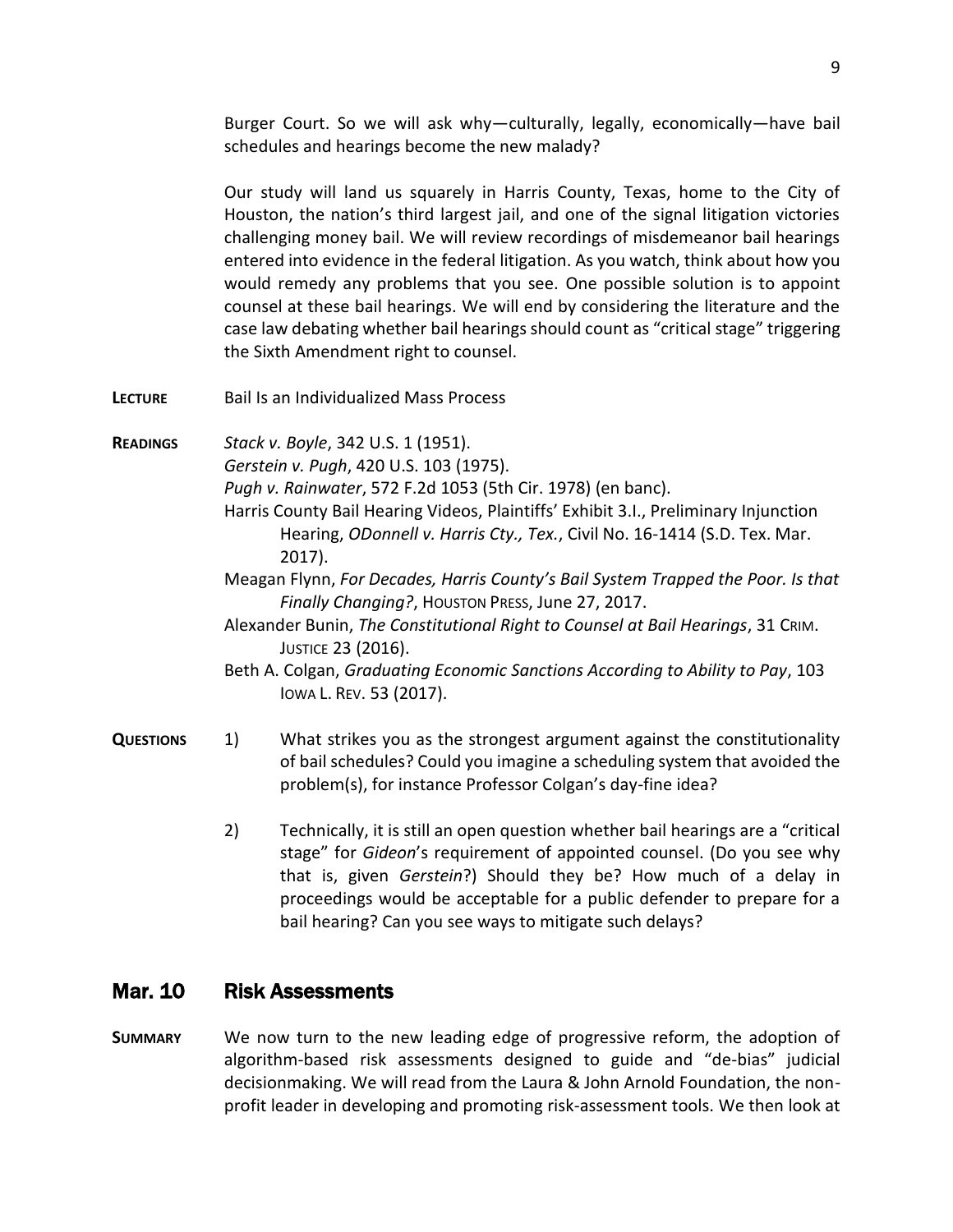Our key question for this week arises from the discussion last week: is this cure destined to become the new malady? If not, what will help risk assessment tools achieve their aim—a legal change? A cultural one?

- **LECTURE** Bail Is Prediction
- **READINGS** Timothy Schnacke, *The Third Generation of Bail Reform*, in Nat'l Ctr. for State Courts, Fines, FEES, AND BAIL PRACTICES: CHALLENGES AND OPPORTUNITIES (2017): 8–13.
	- Sean Hill, *Bail Reform and the (False) Racial Promise of Algorithmic Risk*  Assessment, UCLA L. REV. (2022).
	- *Public Safety Assessment: Risk Factors & Formula*, LAURA & JOHN ARNOLD FOUNDATION (2016).
	- Chelsea Barabas et al., *Interventions over Predictions: Reframing the Ethical Debate for Actuarial Risk Assessment*, 81 PROCEEDINGS OF MACHINE LEARNING RESEARCH 1 (2018).
	- Sandra G. Mayson, *Dangerous Defendants*, 127 YALE L.J. 490, 507–45 (2018).
- **QUESTIONS** 1) Despite their serious shortcomings, are algorithmic risk assessment tools better than relying on judicial instinct? Is there any particular improvement you would advise for a jurisdiction adopting the Arnold Tool?
	- 2) How should pretrial systems account for the difference between a risk of dangerousness and a risk of flight? Does Professor Mayson's argument in "Dangerous Defendants" have implications for assessing risk of flight?

# Mar. 24 Due Process & Equal Protection

**SUMMARY** This week begins a series of classes dedicated to the doctrinal structure of the American bail system. What, substantively, does the Constitution proscribe about money bail? Would a "wealth-based detention system" be unconstitutional? What facts on the ground do you need to know to answer the question as a matter of law?

> Constitutional challenges to money bail have found three apparently equally viable routes: equal protection, substantive due process, and procedural due process. We will review the major precedents in these areas as well as legal arguments applying the precedents specifically to money bail. Think back to the Harris County hearing videos or the abusive bailor practices we've seen. Our key question now is, what remedy becomes available under each of these doctrinal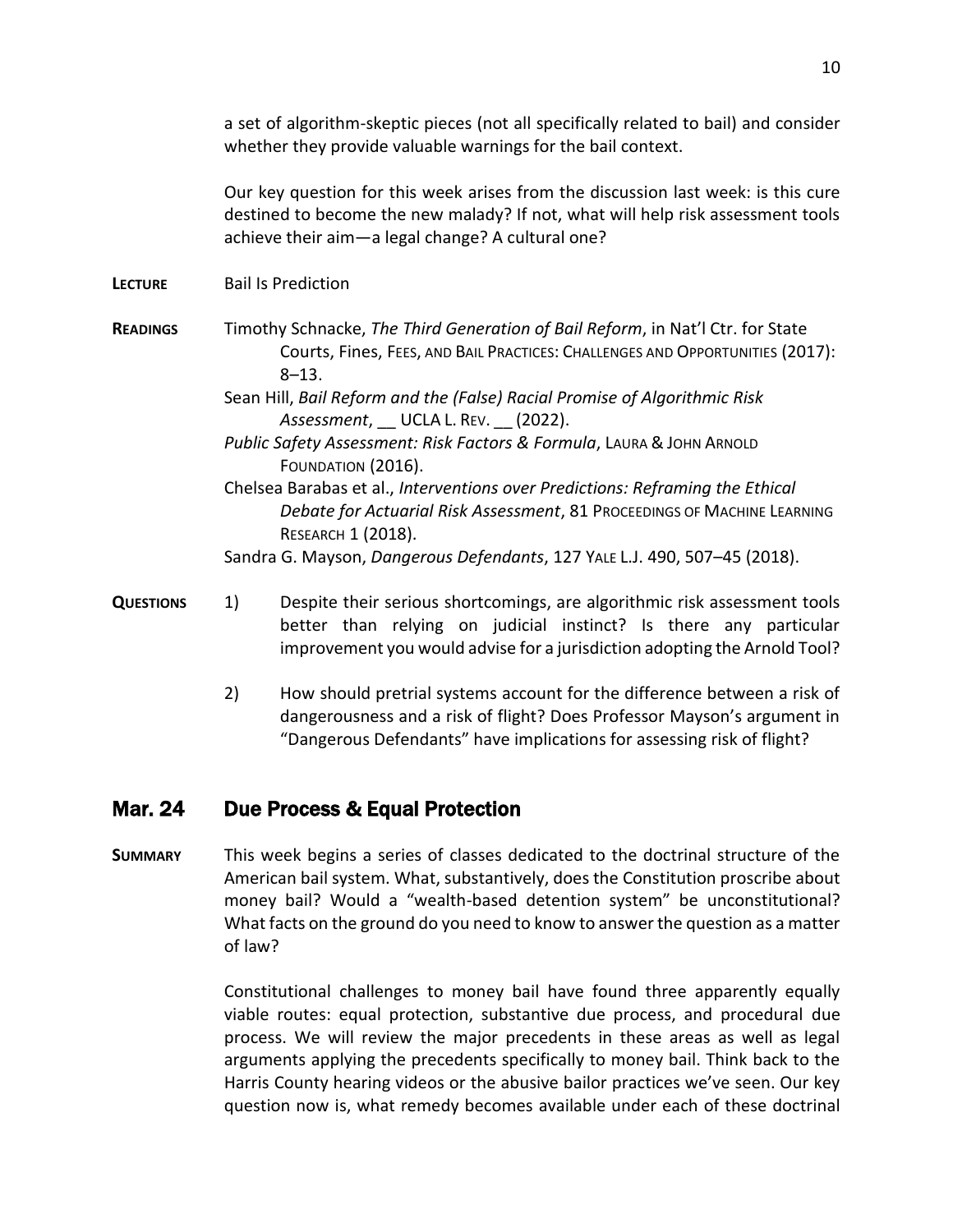approaches? Does that make one approach more attractive—pleading requirements aside—or is it better, as some would have it, to try to conflate these approaches into a hybrid doctrine uniquely suited for wealth-based detention?

**LECTURE** Bail Is More Than the Eighth Amendment

#### **GUEST Alec Karakatsanis, Civil Rights Corps**

**READINGS** *United States v. Salerno*, 481 U.S. 739 (1987). Daniel Richman, *The Story of* Salerno*: The Constitutionality of Regulatory Detention*, in CRIMINAL PROCEDURE STORIES (Steiker, ed., 2006). Kellen Funk, *The Present Crisis in American Bail*, 128 YALE L.J.F. 1098 (2019). Michael K.T. Tan & Michael Kaufman, *Jailing the Immigrant Poor: Hernandez v. Sessions*, 21 CUNY L. Rev. 69 (2017). Alec Karakatsanis, *The Punishment Bureaucracy*, 128 YALE L.J.F. 849, 849–52, 909–35 (2019). Dwayne Betts, REDACTION (2019).

- **QUESTIONS** 1) Which constitutional argument strikes you as the strongest against the modal American bail system? What are the advantages and disadvantages of using constitutional litigation to reform bail systems compared to other approaches (e.g., legislative lobbying, administrative reform through court rules, democratic appeals to voters)? If you could only advocate for one approach, which would you prioritize?
	- 2) Was *Salerno* rightly decided? Progressives regretted the decision at the time but have come to embrace it as a leading precedent. Who has the better view?

#### Mar. 31 Race

**SUMMARY** So far we have thought about constitutional doctrines related to wealth-based detention. This week we will explore the confluence of race and class, first by looking at sociological literature demonstrating how indigent incarceration highly correlates with the confinement of black and brown bodies. But we remain in the midst of our doctrinal study, so we want to ask: Is there a route to turn this literature into a legal argument? If the Reconstruction Amendments and the original § 1983 meant anything, they surely stood for the proposition that (especially southern) jurisdictions could not jail black bodies on a mere accusation and evade federal court review. Why then has the desultory case law on *poverty* but not *racial* discrimination become the vehicle for attacking money bail?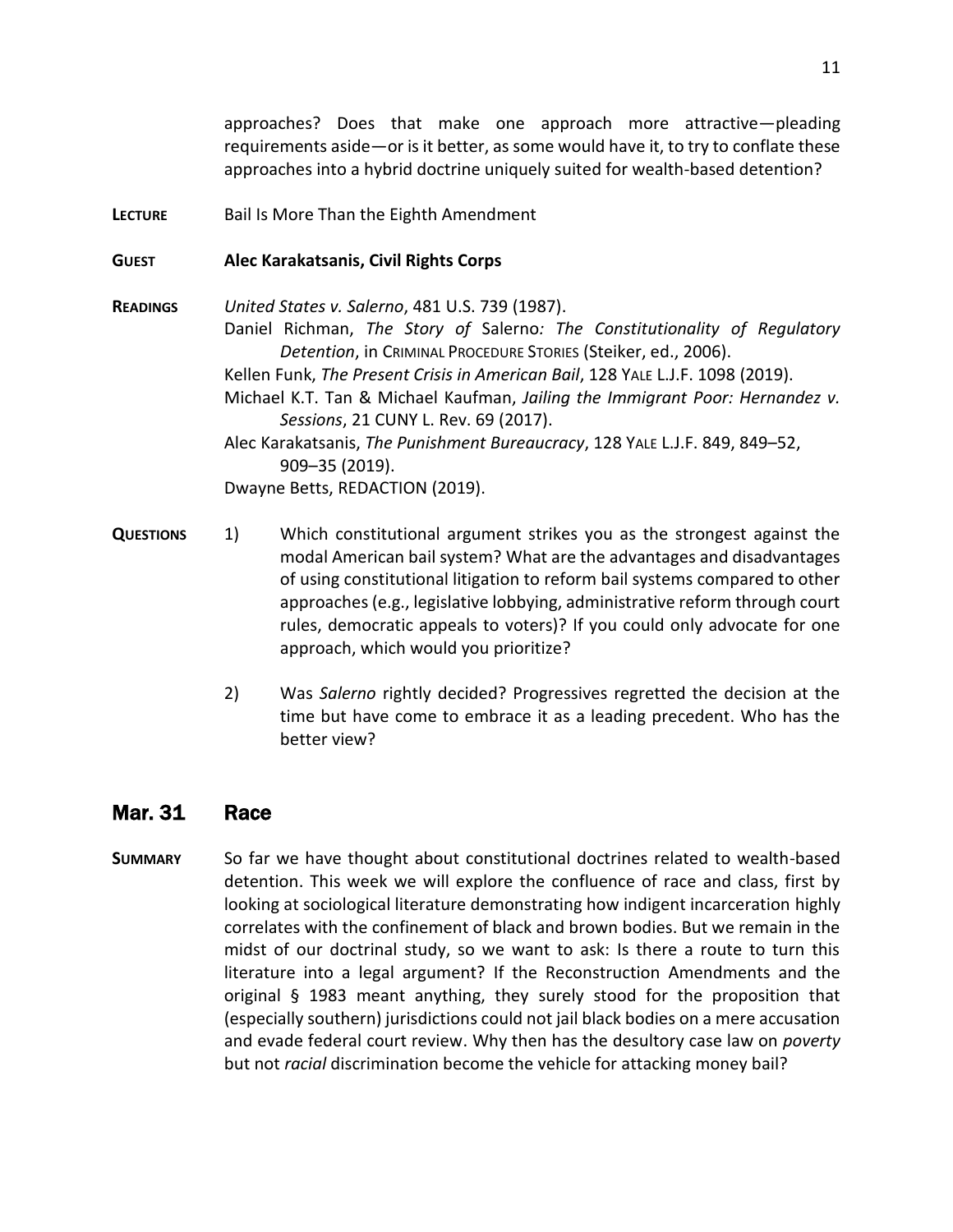#### **LECTURE** Bail Is Bondage

- **READINGS** Brief for Amici Curiae NAACP Legal Defense and Educational Fund in Support of Plaintiffs' Motion for Preliminary Injunction, *ODonnell v. Harris Cty., Tex.*, Civil No. 16-1414, ECF No. 265 (S.D. Tex. 2017).
	- Fred O. Smith, Jr., *Abstention in the Time of Ferguson*, 131 HARV. L. REV. 2283 (2018).

Monica Bell, *Hidden Laws of the Time of Ferguson*, 132 HARV. L. REV. F. 1 (2018).

Reva B. Siegel, *Blind Justice: Why the Court Refused to Accept Statistical Evidence of Discriminatory Purpose in* McCleskey v. Kemp—*and Some Pathways for Change*, 112 NW. U. L. REV. 1269 (2018).

- **QUESTIONS** 1) What are the obstacles to constructing an argument against money bail as impermissibly discriminatory on the basis of race? Are these obstacles any trickier than the wealth-based discrimination precedents?
	- 2) For whom is Professor Smith writing, and for whom Professor Bell? Which approach do you prefer, and which do you think likeliest to reform bail practices on the ground?

# Apr. 7 Recent Developments: Harris County & Dallas County, Texas

**SUMMARY** In April 2017, Alec Karakatsanis's litigation team won a major injunction against the misdemeanor money bail system of Harris County Texas, home to the nation's second-largest jail. A rather conservative panel of the Fifth Circuit mostly affirmed the injunction, and the local news relied on the injunction to keep up a steady drum beat for reform. Ultimately the defendant judges were swept from the bench in the election of 2018 and the new office holders negotiated a consent decree.

> Litigation efforts then concentrated on Dallas County and were extended in two ways: The Dallas suit included felony arrestees and it squarely raised claims of substantive due process (sidestepped in *ODonnell*). In January, the en banc Fifth Circuit overruled much of its ODonnell decision and has invited the district court to revisit long-settled abstention doctrines. Both the victories and defeats of bail challenges in the Fifth Circuit prompt us to ask what can and cannot be achieved through federal litigation.

**READINGS** *ODonnell v. Harris County*, 892 F.3d 147 (2018). *Why We're Calling for a Judicial Sweep in the Misdemeanor Courts*, HOUSTON CHRON. Oct. 16, 2018. Consent Decree, *ODonnell v. Harris Cty., Tex.*, Civil No. 16-1414 (S.D. Tex. Nov. 4, 2019).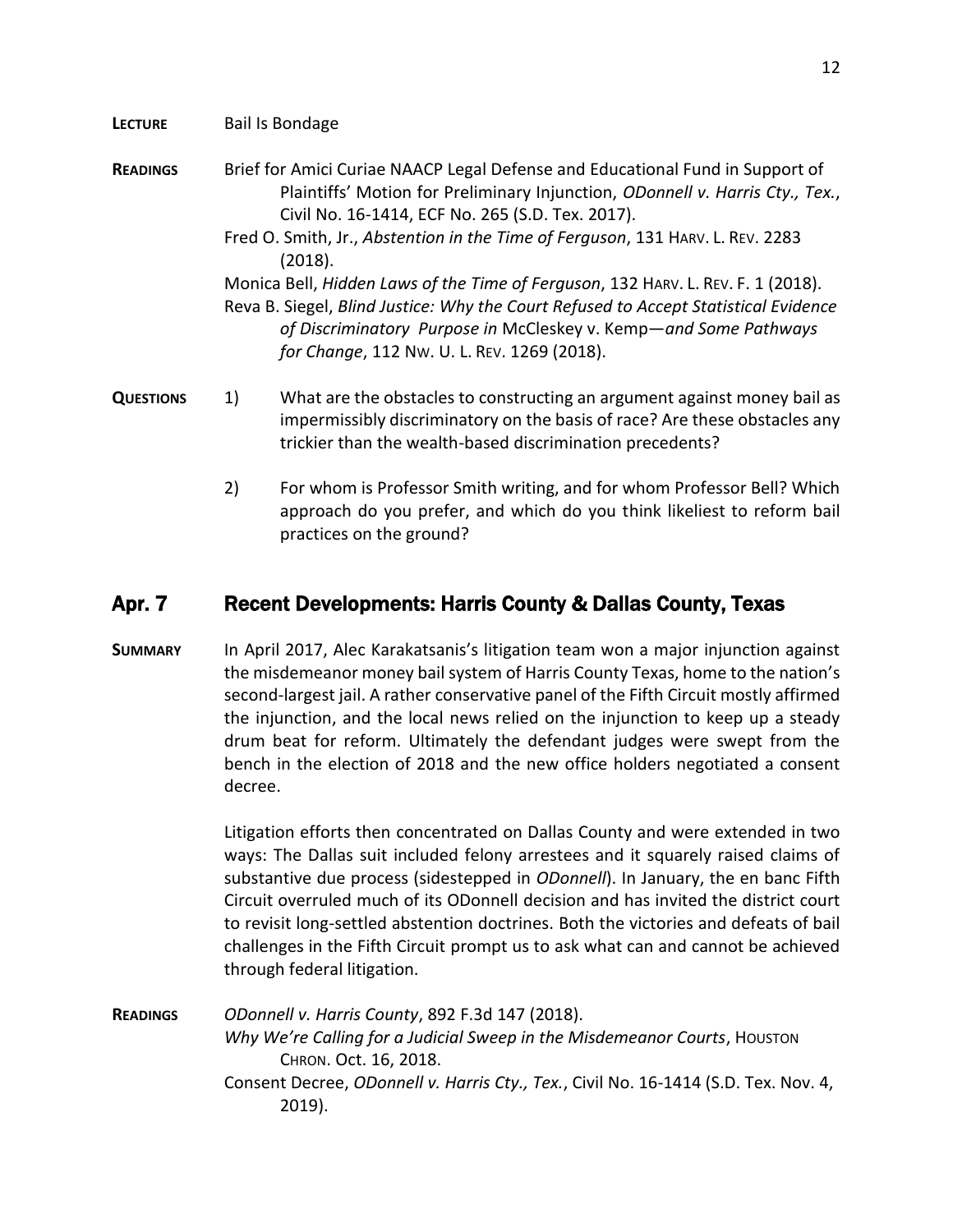Fourth Report of the Court-Appointed Monitor, Mar. 3, 2022. (read closely the executive summary and skim the rest at your discretion) *Daves v. Dallas County*, 341 F.Supp.3d 688 (N.D. Tex. 2018). *Daves v. Dallas County*, 22 F.4th 522 (5th Cir. 2022) (en banc).

- **QUESTIONS** 1) Is the *ODonnell* consent decree the ideal bail reform? What other improvements might you want? Can it be, and should it be, extended to felony defendants?
	- 2) How do you assess federal litigation as an avenue to bail reform? Do you, as Professor Siegel put it, "believe in courts"?

## Apr. 14 What Comes Next

**SUMMARY** Throughout the term we've seen many potential cures for the maladies of pretrial detention result in unexpected and often detrimental consequences. So far, both bail schedules and discretionary risk assessments, individual rights to bail and state rights to order preventive detention, commercial bondsmen and public pretrial services have all continued to recapitulate or perpetuate a system of widespread pretrial incarceration little different from the studies of the eighteenth century we read in the opening week.

> But the system is undoubtedly changing in many jurisdictions. The landmark case of *ODonnell v. Harris County* has wound down to a consent decree, while the Tenth Circuit has affirmed the dismissal of challenges to New Mexico's bail reform. Illinois is set to abolish cash bail, after the presiding judge of the Cook County court system promulgated rules restricting the use of cash bond. Google and Facebook no longer run advertising for bailbonding agents. Do these changes represent a cultural shift on bail? Where might that shift take us? Whether secured money bail is reformed or abolished, what takes its place? If mass incarceration is not simply going to continue on in new forms, what are the resources—cultural, legal, economic—that are going to break the cycle?

**READINGS** American Bail Coalition, *The Future of Bail: The Fourth Generation of Bail Reform in America* (Nov. 2018).

Texas S.B. 6, signed Sept. 17, 2021.

- *Shifting Sands: An Investigation into the First Year of Bond Reform in Cook County*, COALITION TO END MONEY BOND, Sep. 18, 2018.
- *Google and Koch Industries Team Up To Deny Access to Constitutional Right to Bail*, AM. BAIL COALITION, May 8, 2018.
- Evan Symon, *One Year Away from Statewide Vote, Bail Bondsmen Are Doing Everything to Keep Their Industry Alive*, CAL. GLOBE, Oct. 24, 2019.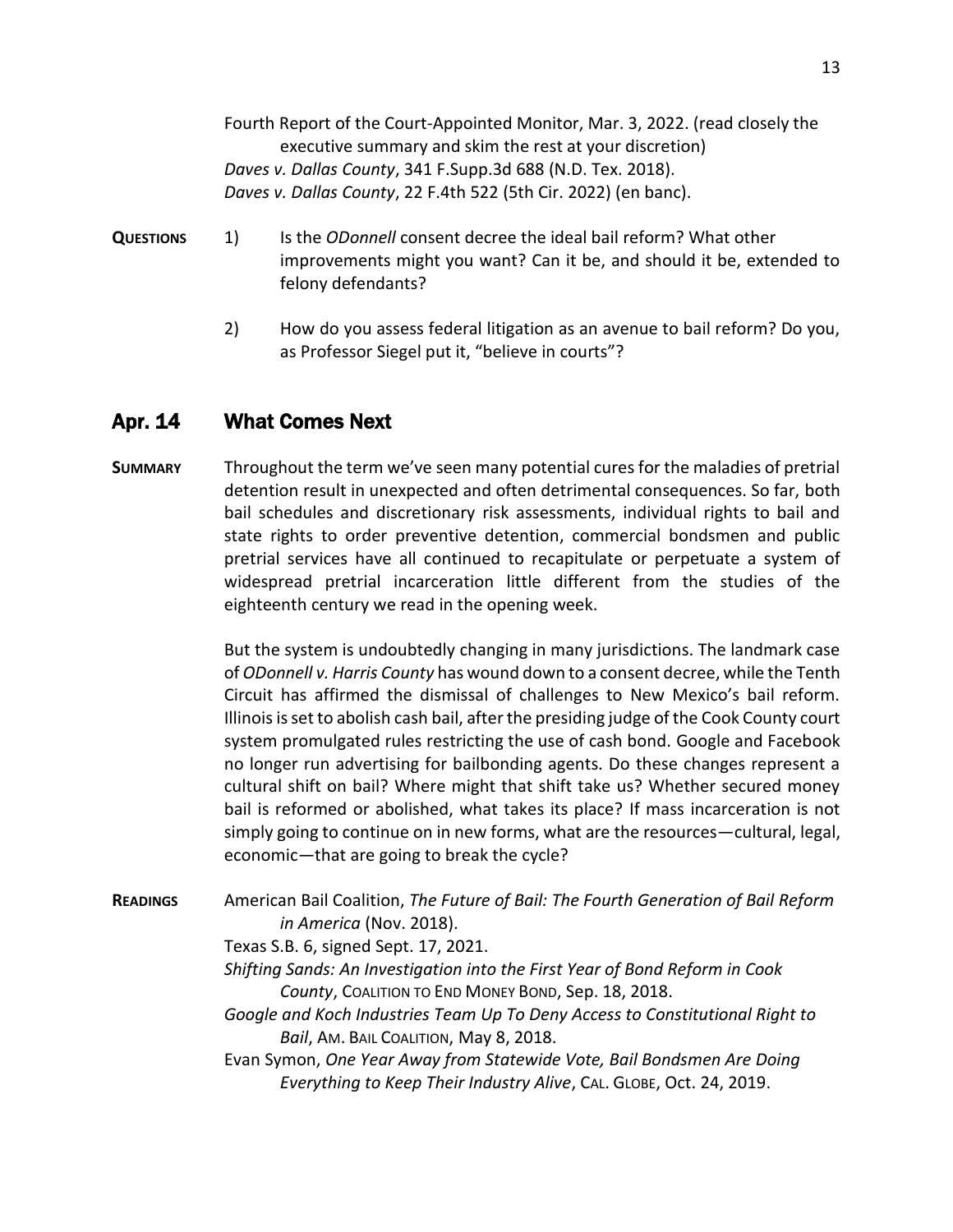- Dan Berger, Mariame Kaba & David Stein, *What Abolitionists Do*, JACOBIN, Aug. 24, 2017. Daniel Farbman, *A Commons in the Master's House*, 90 FORDHAM L. REV. 2061 (2022).
- **QUESTIONS** 1) It is a truism that America's bail system is "broken." If you were asked to explain what precisely it is about the bail system that is broken, what would you say?
	- 2) What, realistically, do you think comes next for the American bail system? Is your five-year outlook that more jurisdictions will look like Harris County, or the ABC's Fourth Generation? Something else entirely?

#### Apr. 21 Recent Developments: New York Bail Reform

**SUMMARY** In 2019 Governor Cuomo signed into law a bill eliminating the use of cash bail in most misdemeanor and low-level felony cases, then swiftly reversed course as the 2020 pandemic set in. A number of related efforts and counter-efforts have also passed or been proposed at the city level. Charitable bail funds, formerly restricted by law to bailing misdemeanor defendants, must now reassess their missions. Debate about further rollbacks continues to today—literally. In class we will look at whatever the latest New York senate proposal is on bail eligibility.

#### **GUESTS Insha Rahman & Jullian Harris-Calvin, Vera Institute of Justice**

**READINGS** New York Consolidated Laws – CPL § 510.30 (2019). Nick Pinto, *Making Bail Better*, VILLAGE VOICE, Oct. 10, 2012. *Bail Reform in New York: Legislative Provisions and Implications for New York City*, CTR. FOR COURT INNOVATION (April 2019). Statement of the Brooklyn Community Bail Fund, Sept. 27, 2019. James Lartey, *New York Tried to Get Rid of Bail. Then the Backlash Came*, POLITICO, Apr. 23, 2020. Jeff Coltin, *DAs Trained How to Keep People in Jail Despite New Bail Law*, CITY & STATE, Oct. 28, 2019. Emma Whitford, *A Closer Look at Albany Democrats' Compromise on Bail Reform*, GOTHAM GAZETTE, April 5, 2019. Gov. Kathy Hochul & Lt. Gov. Brian Benjamin, *Don't Blame Bail Reform; Do Improve It*, N.Y. DAILY NEWS, Mar. 23, 2022. Review Sean Hill, *Bail Reform and the (False) Racial Promise of Algorithmic Risk Assessment*, pages 78–92.